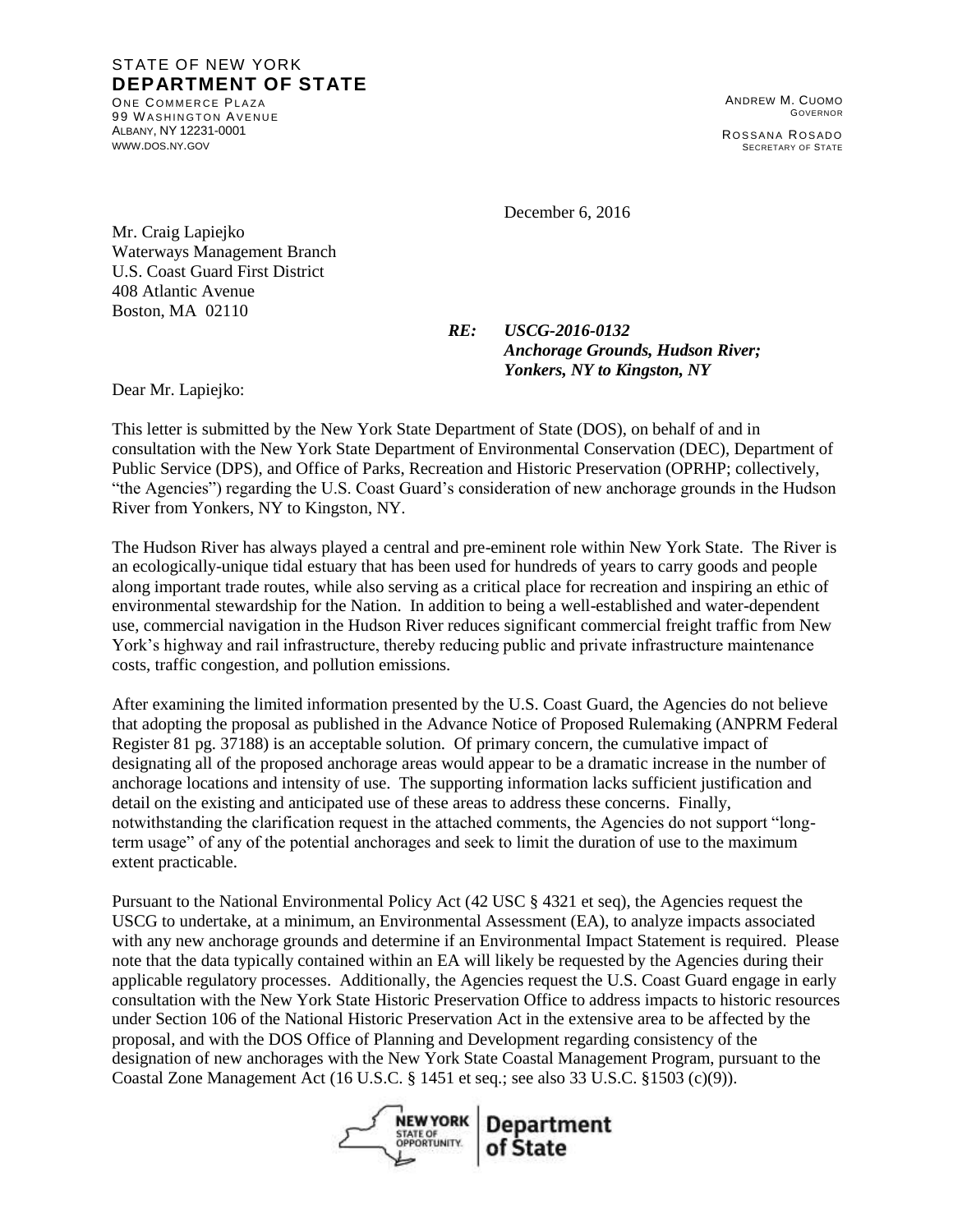In the ANPRM the U.S. Coast Guard seeks comments, "whether positive or negative, including but not limited to the impacts anchorage grounds may have on navigation safety and current vessel traffic in this area, the proposed number and size of vessels anchoring in each proposed anchorage ground, and the authorized duration for each vessel in each proposed anchorage ground….[and]…any additional locations where anchorage grounds may be helpful on the Hudson River or any recommended alterations to the specific locations considered".

The Agencies have reviewed the locations identified in the ANPRM, as well as the broader issue of anchorage in the Hudson River from Yonkers, NY to Kingston, NY and offer the attached preliminary comments on the specific anchorages proposed for the purposes of framing future discussions and consultation with the U.S. Coast Guard. The Agencies reserve further comment on this matter pending receipt of additional information on the proposal and opportunity for analysis and discussion with the U.S. Coast Guard, commercial vessel operators and the broader stakeholder communities.

The Agencies appreciate the opportunity for advanced comment on the proposed rulemaking, and look forward to future consultation with the U.S. Coast Guard prior to the development of any future rulemaking. The point of contact for agency consultations is Jeffrey Zappieri, reachable at 518-473-2476 or email at [jeffrey.zappieri@dos.ny.gov.](mailto:jeffrey.zappieri@dos.ny.gov)

Sincerely,

Om Clu

Sandra Allen Deputy Secretary of State Office of Planning and Development

c: Kenneth Lynch, NYS Dept. of Environmental Conservation Andrew Beers, NYS Office of Parks, Recreation & Historic Preservation Thomas Congdon, NYS Public Service Commission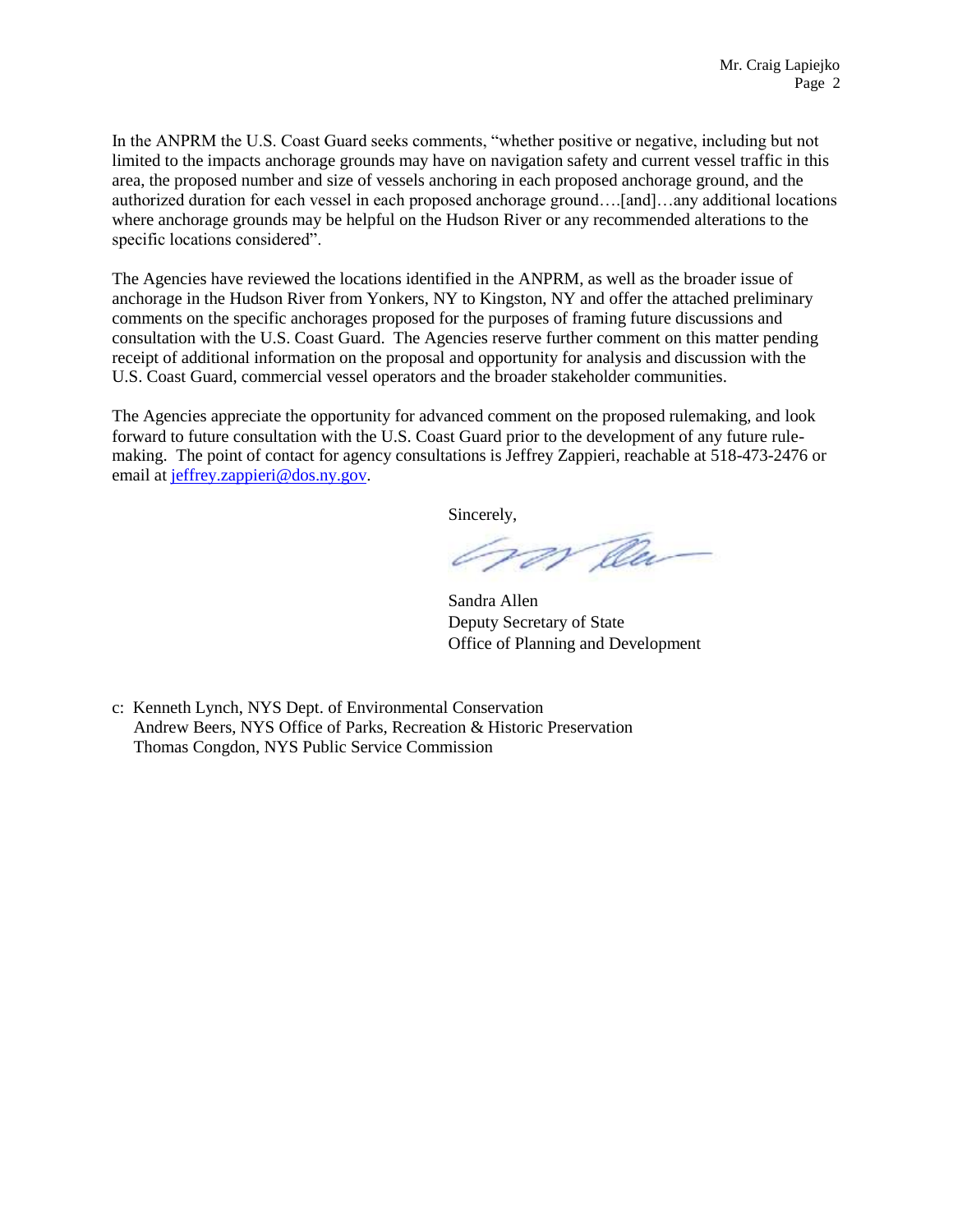#### **Attachment:**

## Joint New York State Agency Comments Anchorage Grounds, Hudson River; Yonkers, NY to Kingston, NY USCG-2016-0132

The below comments were developed jointly by the New York State Department of State (DOS), the New York State Department of Environmental Conservation (DEC), Department of Public Service (DPS), and Office of Parks, Recreation and Historic Preservation (OPRHP) (collectively, "the Agencies") regarding the U.S. Coast Guard's proposal to potentially establish new anchorage grounds in the Hudson River from Yonkers, NY to Kingston, NY.

#### *Impacts on navigation safety and current vessel traffic*

Safety of navigation for both the commercial maritime community and the recreational users who share this waterway is a paramount concern. In order to ensure safety of navigation while facilitating compliance with Maritime Law the U.S. Coast Guard is compelled to assess whether to designate additional areas for commercial shippers to temporarily anchor, particularly at night or in inclement weather. It is with great concern for the safety of commercial and recreational vessels that the Agencies note that the U.S. Coast Guard has designated only one anchorage ground within the entire Hudson River north of Yonkers (anchorage 19-A, Hyde Park; see 33 CFR 110.155(c)(6)).

As stated in the Marine Safety Information Bulletin MSIB – (2015-014) "Hudson River Anchorage Grounds," mariners are instructed that anchorage outside of designated anchorage grounds is impermissible except in cases of emergency, and only then if the vessel operator contacts a designated official to inform them of the emergency (see 33 CFR 110.155(l)(2)). Barring such action, vessel operators are exposed to civil penalties of up to \$40,000. As a result, mariners face a choice of continuing on until poor conditions deteriorate to emergency status, or face civil penalties. Additionally, lack of designated anchorage grounds in most areas results in greater potential for vessels to anchor in sensitive areas.

The Agencies are also aware that commercial vessels face restricted navigation conditions in the Hudson River which pose a threat to vessel safety for operators and others using the waterway. This is reflected in the U.S. Coast Pilot discussion of Hudson River navigation, which states that "[l]arge commercial vessels and tugs with tows…have the right of way over all recreational boats including sailboats" and "[a]ccordingly, recreational vessels should avoid commercial shipping channels" (U.S. Coast Pilot 2, Chapter 12, paragraph 24).

Given the importance of the Hudson River as a recreational waterway, any future rulemaking should clearly delineate whether, when, and to what extent recreational vessel traffic is excluded or permissible within and adjacent to each proposed anchorage ground. The Agencies request that any anchorage grounds proposed in future rulemaking include an assessment of impacts to local non-commercial vessel traffic (i.e., recreational users), accounting for annual and seasonal patterns of use.

#### *Proposed number and size of vessels*

The Agencies seek clarity from the U.S. Coast Guard and the commercial maritime community regarding the specific need for anchorage grounds in each of the areas identified in the ANPRM, as well as the number and size of vessels to be allowed in each anchorage ground. The supporting documentation from the Maritime Association of the Port of New York/New Jersey Tug and Barge Committee provides some description of the anchorage needs at Kingston, Newburgh, and Yonkers. However, the level of detail provided is insufficient to assess whether the size and locations of proposed anchorage grounds under consideration are appropriate. Specific discussion of the need for each anchorage ground should be provided for the remainder of the proposed areas.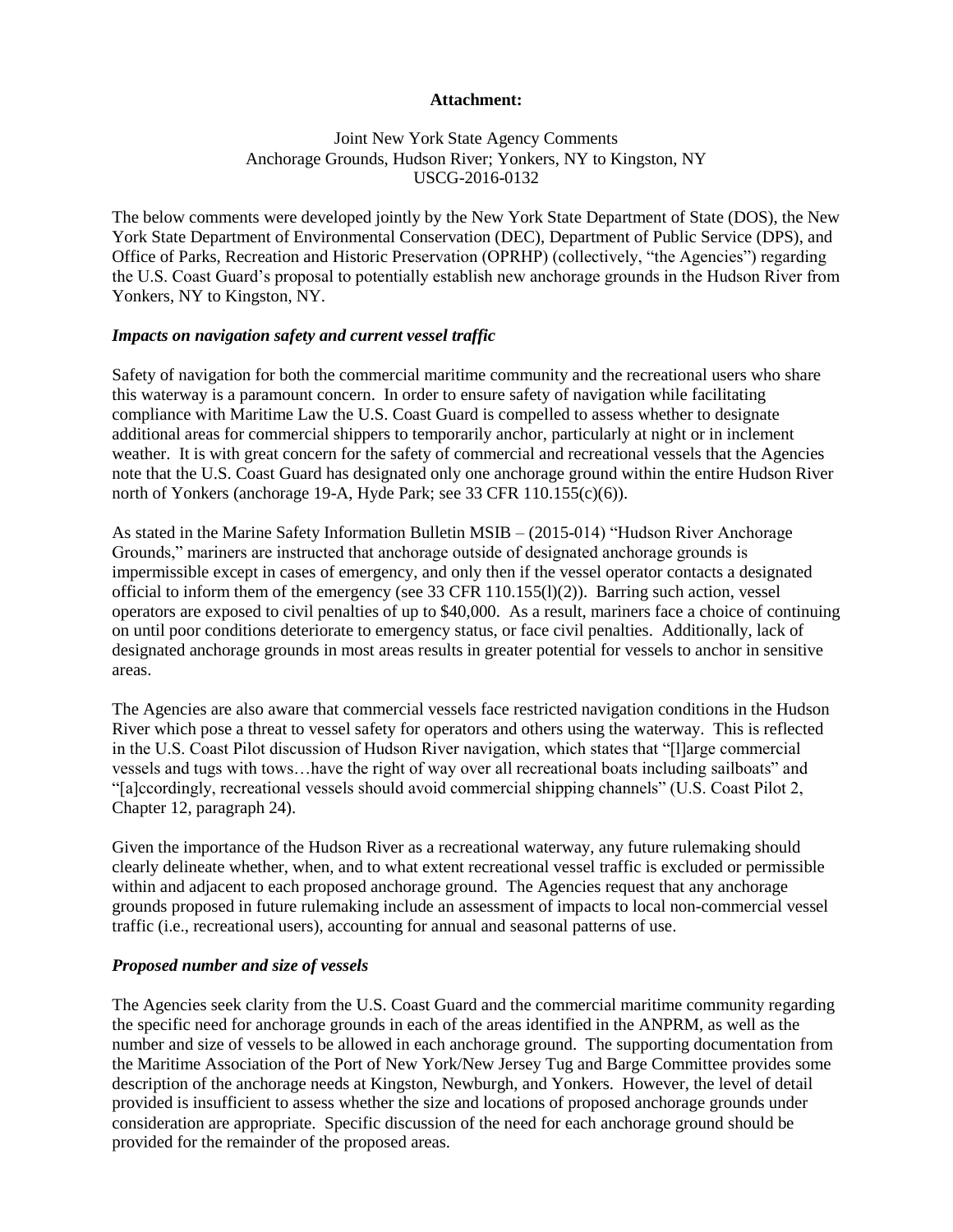# *Mooring Fields*

The agencies would find it beneficial for the Coast Guard to expand its analysis to include the establishment of a limited number of permanent moorings in strategic areas as an alternative to multiple anchorages.

## *Authorized duration*

The Agencies seek clarity from the U.S. Coast Guard and the commercial maritime community regarding the proposed duration for usage of new anchorage grounds. The documentation provided in the federal docket indicates the importance of additional anchorage grounds for temporary use, particularly in areas adjacent to restricted navigation corridors (e.g., Kingston) or those likely to be used in times of emergency (e.g., Yonkers). However, with the exception of Port Ewen, the U.S. Coast Guard's description in the ANPRM of the anchorage grounds under consideration indicates that they will be available for "long term usage." A definition of "long term usage" should be provided, and supporting information should discuss a specific desired duration. The U.S. Coast Guard should also analyze the potential use of anchorages as staging grounds for tugs to wait for open berths at Hudson River Ports as part of any proposed new anchorage grounds, and the need for anchorage grounds in months when conditions may result in icing. As noted above, the Agencies are opposed in general to any long-term use.

## *Additional locations where anchorage grounds may be helpful on the Hudson River or any recommended alterations to the specific locations considered*

The U.S. Coast Guard's selection of sites for any new anchorage grounds should reflect a deliberative and comprehensive view of the multiple competing uses and the resources of importance in the Hudson River. The Agencies' comments here reflect the types of issues the Agencies consider relevant and significant in designating any recommended or alternative locations as anchorage grounds in the Hudson River through a future rule-making. Further analysis would be necessary to identify the nature and extent of any additional discrete, localized impacts. Information used in making this decision should include but not be limited to:

- Commercial Automatic Identification System (AIS) ship traffic data to determine actual residence times in traditional anchorage grounds, trend analysis of maritime traffic; and
- Information from local recreational boating groups, recreational fishing representatives, and other user groups.

# *Accuracy of coordinates*

The Agencies have reviewed the coordinates described in the ANPRM and attached documentation. As an initial matter, the Agencies note that there appeared to be some typographical errors in the data presented in the ANPRM, and some coordinates correspond to locations on land. Any future proposed rulemaking should correctly identify potential sites and site-specific concerns. The Agencies provide comments regarding these areas without the benefit of an accurate depiction of the proposed anchorage areas as a courtesy and using the best available information. The Agencies may refine these comments as the Coast Guard presents more accurate information.

# *Energy Infrastructure*

The Agencies are concerned about the impact that new anchorages may have on existing and planned energy infrastructure, and recommend consultation with appropriate private and public interests, including DPS, to discuss these assets. This infrastructure includes but is not limited to:

 Central Hudson's existing 115kV submarine cable, which crosses the southern portion of the proposed Kingston Flats South anchorage from west to east;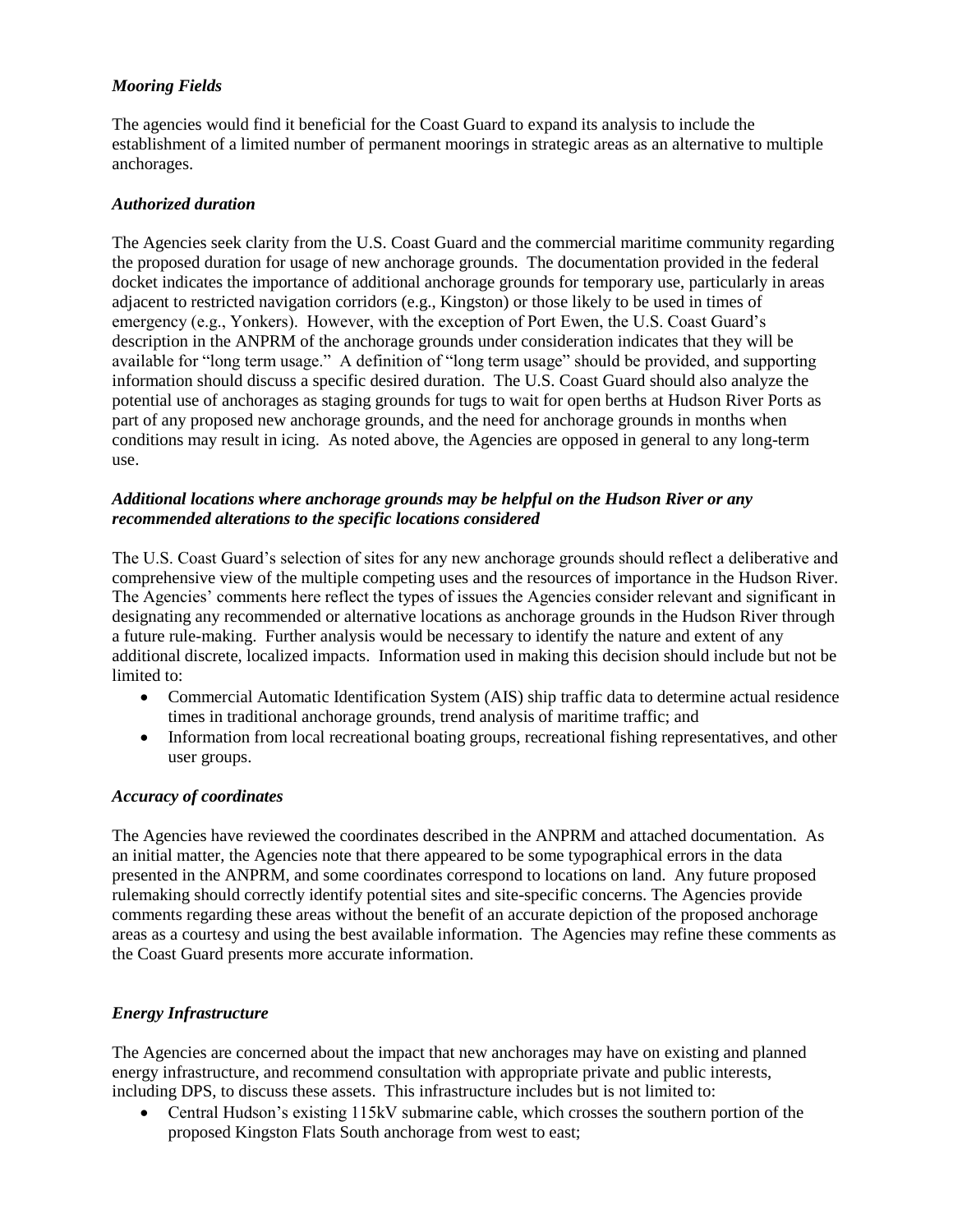- Existing natural gas lines, including a major crossing less than a half mile to the north of the proposed Tompkins Cove anchorage;
- Con Edison's existing 345kV power line, which crosses the river north of Stony Point to Verplank and traverses the proposed Tomkins Cove anchorage (this line is sufficiently elevated that it may not result in any concerns); and
- The planned Champlain Hudson Power Express submarine cable, which has a permitted transmission corridor that may intersect every proposed anchorage area. The agencies need more information from the Coast Guard to assess the impacts of the anchorage proposal on this cable.

# *Fisheries*

The Agencies are concerned about the impact that new anchorages may have on fisheries resources, particularly two species of endangered sturgeon that inhabit the Hudson: the Shortnose Sturgeon (*Acipenser brevirostrum*) and the Atlantic Sturgeon (*A. oxyrinchus*). Impacts of anchorage grounds may be significant to overwintering and spawning sturgeon. The Agencies reviewed the proposed anchorages to determine overlap between anchorage grounds and Atlantic and Shortnose Sturgeon spawning and wintering locations determined from. existing information relevant scientific literature, data collected as part of New York's Ocean Action Plan and the Hudson River Estuary Action Agenda, DEC acoustic tracking data from 253 sturgeon, gill net sampling data from 2003-2015 for Atlantic Sturgeon, and review of New York's designated Significant Coastal Fish and Wildlife Habitats.

# Preliminary Findings and Recommendations

- The proposed Newburgh and Yonkers anchorage grounds overlap slightly with the Hudson Highlands and Lower Hudson Reach Significant Coastal Wildlife Habitats, respectively (depending on corrections to presumed typographical errors).
- The Kingston Flats South, Port Ewen, and Big Rock Point anchorages are most likely to impact wintering shortnose sturgeon; the Tompkins Cove and Montrose anchorages are most likely to impact wintering Atlantic and Shortnose Sturgeon.
- It is important to demonstrate whether it is possible for large vessels to comply with anchorage boundaries, and to ensure compliance with established anchorage ground boundaries in order to minimize impact to Hudson River habitat and animals.
- There is a need to improve scientific understanding of the impact of anchor scarring on the river.

Additionally, the Agencies' review suggests that the existing anchorage at Hyde Park is likely having negative impacts on spawning Atlantic sturgeon, and that its relocation should be considered. This is the only existing or proposed anchorage ground that occurs in a spawning area. This anchorage ground occurs within an area identified by New York State as the Kingston-Poughkeepsie Deepwater Significant Coastal Fish and Wildlife Habitat. Activity that may impair habitat within this significant habitat include the physical alteration of habitat. A six river-mile reach around this anchorage contains the densest spawning aggregation of Atlantic sturgeon in the Hudson River, and the Hudson River stock is thought to be the largest Atlantic Sturgeon population of any river on the Atlantic coast. The Agencies have significant concerns about the continued or increased disturbance of the river bottom in such a sensitive area for an endangered fish. In recent years, researchers using high-resolution side scan sonar to map bottom habitat and evaluate Atlantic sturgeon spawning areas near Hyde Park noticed disturbances to the bottom that they eventually determined to be anchor scars. These anchor scars can be found throughout the anchorage ground and extend a considerable distance outside of the existing anchorage ground.

#### *New York State Parks*

The Agencies are concerned about the impact that new anchorages may have on conservation, preservation and recreational use of state-owned public lands. OPRHP maintains, operates and oversees more than two dozen properties along and adjacent to the Hudson River in the area of the proposed anchorage sites. Consultation with OPRHP is necessary to identify potential impacts for the users of OPRHP facilities and to the character of the resources associated with these properties. Preliminary